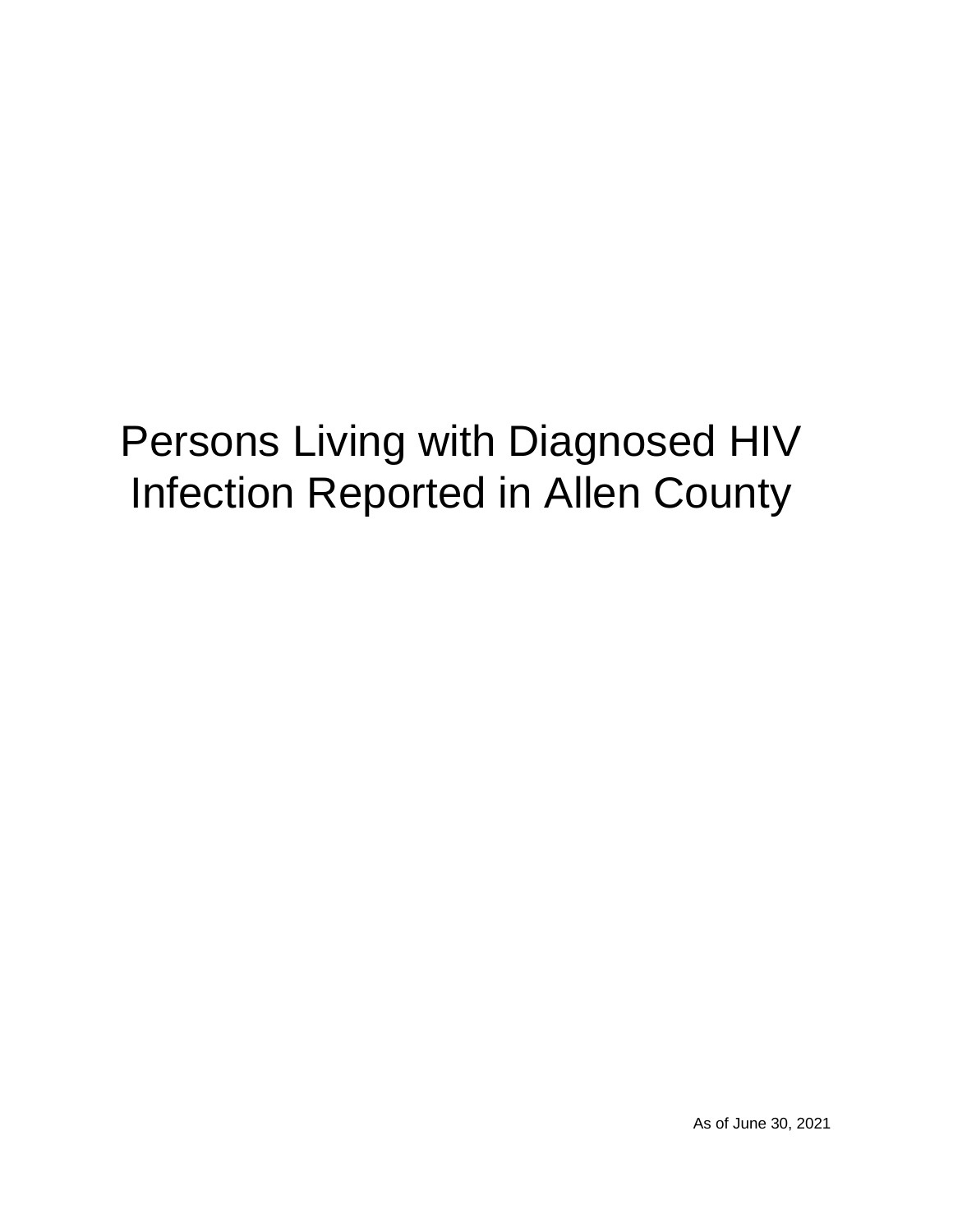# **Reported persons living with diagnosed HIV infection in 2020 by current disease status and selected characteristics, Allen County**

|                                              |                   | Living with diagnosed HIV infection |      | <b>Current Disease Status</b> |                          |                          |      |  |  |  |
|----------------------------------------------|-------------------|-------------------------------------|------|-------------------------------|--------------------------|--------------------------|------|--|--|--|
|                                              |                   | in 2020                             |      | <b>HIV (not AIDS)</b>         |                          | <b>AIDS</b>              |      |  |  |  |
| Characteristic                               | Rate <sup>a</sup> | No.                                 | $\%$ | No.                           | %                        | No.                      | $\%$ |  |  |  |
| Sex at birth                                 |                   |                                     |      |                               |                          |                          |      |  |  |  |
| Males                                        | 211.7             | 109                                 | 69%  | 54                            | 65%                      | 55                       | 74%  |  |  |  |
| Females                                      | 95.0              | 48                                  | 31%  | 29                            | 35%                      | 19                       | 26%  |  |  |  |
| Age at end of year                           |                   |                                     |      |                               |                          |                          |      |  |  |  |
| < 13                                         | $\star$           | 1                                   | 1%   | 1                             | 1%                       |                          |      |  |  |  |
| $13 - 14$                                    |                   |                                     |      |                               |                          |                          |      |  |  |  |
| 15-19                                        |                   |                                     |      |                               | $\overline{\phantom{a}}$ |                          |      |  |  |  |
| 20-24                                        | $\star$           | 1                                   | 1%   | 1                             | 1%                       |                          |      |  |  |  |
| 25-29                                        | 135.2             | 9                                   | 6%   | 8                             | 10%                      | 1                        | 1%   |  |  |  |
| 30-34                                        | 332.8             | 20                                  | 13%  | 11                            | 13%                      | 9                        | 12%  |  |  |  |
| 35-39                                        | 219.6             | 13                                  | 8%   | 9                             | 11%                      | 4                        | 5%   |  |  |  |
| 40-44                                        | 387.1             | 23                                  | 15%  | 13                            | 16%                      | 10                       | 14%  |  |  |  |
| 45-49                                        | 208.4             | 12                                  | 8%   | 8                             | 10%                      | 4                        | 5%   |  |  |  |
| 50-54                                        | 355.8             | 21                                  | 13%  | 6                             | 7%                       | 15                       | 20%  |  |  |  |
| 55-64                                        | 323.6             | 44                                  | 28%  | 21                            | 25%                      | 23                       | 31%  |  |  |  |
| $65+$                                        | 68.9              | 13                                  | 8%   | 5                             | 6%                       | 8                        | 11%  |  |  |  |
| Race/Ethnicity <sup>b</sup>                  |                   |                                     |      |                               |                          |                          |      |  |  |  |
| American Indian/Alaska Native                | $\star$           |                                     |      |                               |                          |                          |      |  |  |  |
| Asian/Pacific Islander                       | $\star$           | 1                                   | 1%   | $\blacksquare$                | $\overline{\phantom{a}}$ | $\mathbf{1}$             | 1%   |  |  |  |
| Black/African-American                       | 521.9             | 66                                  | 42%  | 34                            | 41%                      | 32                       | 43%  |  |  |  |
| Hispanic/Latinx                              | 249.8             | 9                                   | 6%   | $\overline{7}$                | 8%                       | 2                        | 3%   |  |  |  |
| White                                        | 89.4              | 73                                  | 46%  | 38                            | 46%                      | 35                       | 47%  |  |  |  |
| Multi-Race                                   | 267.8             | 8                                   | 5%   | 4                             | 5%                       | 4                        | 5%   |  |  |  |
| Unknown                                      | $\star$           |                                     |      |                               |                          |                          |      |  |  |  |
| Race/Ethnicity <sup>b</sup> and Sex at birth |                   |                                     |      |                               |                          |                          |      |  |  |  |
| American Indian/Alaska Native Males          | $\star$           |                                     |      |                               |                          |                          |      |  |  |  |
| American Indian/Alaska Native Females        |                   |                                     |      |                               |                          |                          |      |  |  |  |
| Asian/Pacific Islander Males                 |                   | 1                                   | 1%   |                               |                          | 1                        | 1%   |  |  |  |
| Asian/Pacific Islander Females               |                   |                                     |      |                               |                          |                          |      |  |  |  |
| <b>Black/African-American Males</b>          | 604.7             | 40                                  | 25%  | 21                            | 25%                      | 19                       | 26%  |  |  |  |
| Black/African-American Females               | 431.2             | 26                                  | 17%  | 13                            | 16%                      | 13                       | 18%  |  |  |  |
| Hispanic/Latino Males                        | 349.5             | 7                                   | 4%   | 5                             | $6\%$                    | 2                        | 3%   |  |  |  |
| Hispanic/Latina Females                      | $\star$           | $\boldsymbol{2}$                    | 1%   | $\mathbf 2$                   | 2%                       | $\overline{\phantom{a}}$ |      |  |  |  |
| <b>White Males</b>                           | 137.2             | 56                                  | 36%  | 25                            | 30%                      | 31                       | 42%  |  |  |  |
| <b>White Females</b>                         | 41.6              | 17                                  | 11%  | 13                            | 16%                      | 4                        | 5%   |  |  |  |
| Multi-Race Males                             | 326.4             | 5                                   | 3%   | 3                             | 4%                       | 2                        | 3%   |  |  |  |
| <b>Multi-Race Females</b>                    | $\star$           | 3                                   | 2%   | 1                             | 1%                       | 2                        | 3%   |  |  |  |
| Unknown                                      | $\star$           |                                     |      |                               |                          |                          |      |  |  |  |
| <b>Total</b>                                 | 154.0             | 157                                 |      | 83                            |                          | 74                       |      |  |  |  |

Notes:

Living with diagnosed HIV infection represents all persons ever diagnosed and reported with HIV and/or AIDS who have not been reported as having died as of December 31, 2020. Persons living with diagnosed HIV infection represent persons living in Ohio as of December 31, 2020, regardless of whether the person was a resident of Ohio at time of initial HIV and/or AIDS diagnosis.

Asterisk (\*) indicates rate not calculated for case count <5 due to unstable rates. Dash (-) indicates no cases were reported for the given category.

a The rate is the number of persons living with diagnosed HIV infection per 100,000 population calculated using 2020 U.S. Census estimates.

ᵇ Hispanics/Latinx may be of any race. Persons with a race of American Indian/Alaska Native, Asian/Pacific Islander, Black/African-American, White, or Multi-Race are not-Hispanic. Asian/Pacific Islander includes Native Hawaiians.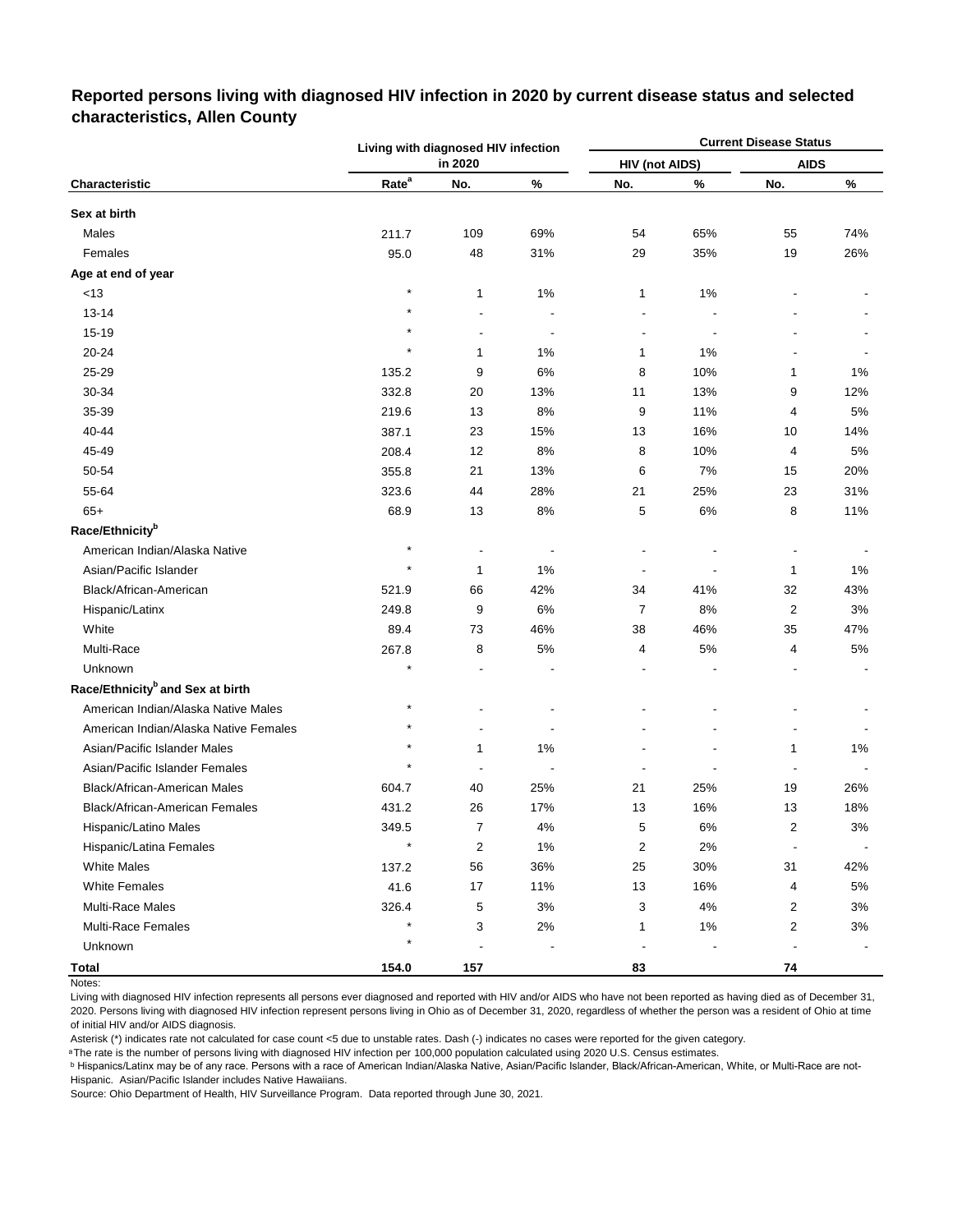# **Reported persons living with diagnosed HIV infection in 2020 by current disease status and transmission category, Allen County**

|                                          | Living with diagnosed HIV infection |      | <b>Current Disease Status</b> |      |                |      |  |  |  |  |
|------------------------------------------|-------------------------------------|------|-------------------------------|------|----------------|------|--|--|--|--|
|                                          | in 2020                             |      | HIV (not AIDS)                |      | <b>AIDS</b>    |      |  |  |  |  |
| <b>Transmission Category<sup>a</sup></b> | No.                                 | %    | No.                           | %    | No.            | %    |  |  |  |  |
| Male adult or adolescent                 |                                     |      |                               |      |                |      |  |  |  |  |
| Male-to-male sexual contact              | 65                                  | 61%  | 30                            | 57%  | 35             | 65%  |  |  |  |  |
| Injection drug use (IDU)                 | 7                                   | 7%   | 3                             | 6%   | 4              | 7%   |  |  |  |  |
| Male-to-male sexual contact and IDU      | 10                                  | 9%   | 5                             | 9%   | 5              | 9%   |  |  |  |  |
| Heterosexual contact                     | 12                                  | 11%  | 7                             | 13%  | 5              | 9%   |  |  |  |  |
| Other/unknown                            | 13                                  | 12%  | 8                             | 15%  | 5              | 9%   |  |  |  |  |
| Subtotal                                 | 107                                 | 100% | 53                            | 100% | 54             | 100% |  |  |  |  |
| Female adult or adolescent               |                                     |      |                               |      |                |      |  |  |  |  |
| Injection drug use                       | 6                                   | 13%  | 4                             | 14%  | $\overline{2}$ | 11%  |  |  |  |  |
| Heterosexual contact                     | 39                                  | 83%  | 24                            | 83%  | 15             | 83%  |  |  |  |  |
| Other/unknown                            | $\overline{2}$                      | 4%   | -1                            | 3%   |                | 6%   |  |  |  |  |
| Subtotal                                 | 47                                  | 100% | 29                            | 100% | 18             | 100% |  |  |  |  |
| Child (<13 yrs at diagnosis)             |                                     |      |                               |      |                |      |  |  |  |  |
| Perinatal                                | 3                                   | 100% | 1                             | 100% | 2              | 100% |  |  |  |  |
| Other/unknown                            |                                     |      | ٠                             |      |                |      |  |  |  |  |
| Subtotal                                 | 3                                   | 100% | 1                             | 100% | 2              | 100% |  |  |  |  |
| Total                                    | 157                                 |      | 83                            |      | 74             |      |  |  |  |  |

# **Reported persons living with diagnosed HIV infection in 2020 by current disease status and exposure category, Allen County**

|                                                          | Living with diagnosed HIV infection |     | <b>Current Disease Status</b> |       |             |       |  |  |  |  |
|----------------------------------------------------------|-------------------------------------|-----|-------------------------------|-------|-------------|-------|--|--|--|--|
|                                                          | in 2020                             |     | <b>HIV (not AIDS)</b>         |       | <b>AIDS</b> |       |  |  |  |  |
| <b>Exposure Category</b> <sup>b</sup>                    | No.                                 | %   | No.                           | %     | No.         | %     |  |  |  |  |
| Male-to-male sexual contact only                         | 57                                  | 36% | 26                            | 31%   | 31          | 42%   |  |  |  |  |
| Injection drug use (IDU) only                            | 6                                   | 4%  | 3                             | 4%    | 3           | 4%    |  |  |  |  |
| Heterosexual contact only                                | 51                                  | 32% | 31                            | 37%   | 20          | 27%   |  |  |  |  |
| Male-to-male sexual contact & IDU                        | 9                                   | 6%  | 5                             | 6%    | 4           | 5%    |  |  |  |  |
| IDU & Heterosexual contact                               | 7                                   | 4%  | 4                             | 5%    | 3           | 4%    |  |  |  |  |
| Male-to-male sexual contact & Heterosexual contact       | 8                                   | 5%  | 4                             | 5%    | 4           | 5%    |  |  |  |  |
| Male-to-male sexual contact & IDU & Heterosexual contact |                                     | 1%  |                               |       |             | $1\%$ |  |  |  |  |
| Perinatal exposure                                       | 3                                   | 2%  |                               | $1\%$ | 2           | 3%    |  |  |  |  |
| Other/unknown                                            | 15                                  | 10% | 9                             | 11%   | 6           | 8%    |  |  |  |  |
| <b>Total</b>                                             | 157                                 |     | 83                            |       | 74          |       |  |  |  |  |

Notes:

Living with diagnosed HIV infection represents all persons ever diagnosed and reported with HIV and/or AIDS who have not been reported as having died as of December 31, 2020. Persons living with diagnosed HIV infection represent persons living in Ohio as of December 31, 2020, regardless of whether the person was a resident of Ohio at time of initial HIV and/or AIDS diagnosis.

Dash (-) indicates no cases were reported for the given category.

a Transmission categories are mutually exclusive, hierarchical risk categories determined by the CDC and system-calculated using sex at birth and risk factor history to determine mode of transmission. A person with multiple risks is only represented in the highest category based on the CDC hierarchical algorithm. Thus, transgender women are included in the male-to-male sexual contact transmission category if assigned male at birth and risk factor history indicates sex with males. Please note this is for the categorization of HIV transmission categories only and not to describe sexual orientation.

**b** Exposure categories are mutually exclusive risk categories. All possible combinations of risks are represented among exposure categories. A person with multiple risks is represented in the exposure category identifying all the reported ways in which that person may have been exposed to HIV.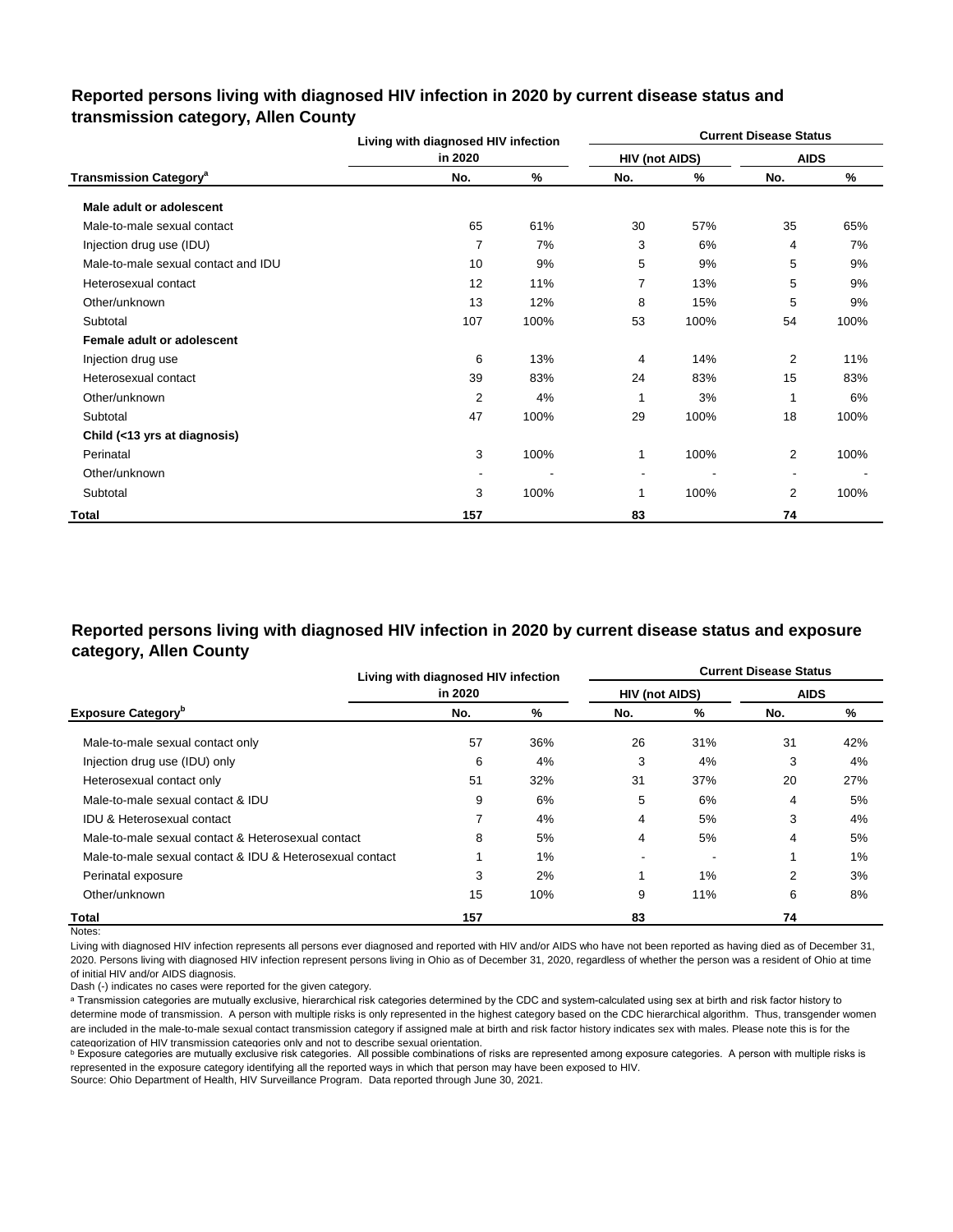|                    |                   | American Indian/Alaska Native |   | <b>Asian/Pacific Islander</b> |                          | <b>Black/African-American</b> |                   | Hispanic/ Latinx <sup>a</sup> |                          | White             |     |        | <b>Multi-Race</b> |     |       | <b>Unknown</b>    |       |   |     |   |
|--------------------|-------------------|-------------------------------|---|-------------------------------|--------------------------|-------------------------------|-------------------|-------------------------------|--------------------------|-------------------|-----|--------|-------------------|-----|-------|-------------------|-------|---|-----|---|
| Age at end of year | Rate <sup>b</sup> | No.                           | % | Rate <sup>p</sup>             | No.                      | %                             | Rate <sup>r</sup> | No.                           | %                        | Rate <sup>r</sup> | No. | %      | Rate <sup>r</sup> | No. | %     | Rate <sup>"</sup> | No.   | % | No. | % |
| < 13               |                   |                               |   |                               |                          |                               |                   |                               | 2%                       |                   |     |        |                   |     |       |                   | $5$   |   |     |   |
| $13 - 14$          |                   |                               |   |                               |                          | $\sim$                        |                   |                               | $\overline{\phantom{a}}$ |                   |     |        |                   |     |       |                   | <5    |   |     |   |
| $15 - 19$          |                   |                               |   |                               |                          | $\overline{\phantom{a}}$      |                   |                               | $\overline{\phantom{a}}$ |                   |     |        |                   |     |       |                   | <5    |   |     |   |
| $20 - 24$          |                   |                               |   |                               |                          |                               |                   |                               |                          |                   |     |        |                   |     | $1\%$ |                   | < 5   |   |     |   |
| 25-29              |                   | $\,$ $\,$                     |   |                               | $\,$ $\,$                | $\sim$                        | 500.5             |                               | 8%                       |                   |     |        |                   |     | 5%    |                   | < 5   |   |     |   |
| 30-34              |                   |                               |   |                               |                          | $\overline{\phantom{a}}$      | 1,267.4           | 10                            | 15%                      | $\star$           |     | 22%    | 146.2             |     | 10%   |                   | $5$   |   |     |   |
| 35-39              |                   |                               |   |                               |                          | $\sim$                        |                   |                               | 6%                       | $\star$           |     | 11%    | 149.5             |     | 10%   |                   | < 5   |   |     |   |
| 40-44              |                   |                               |   |                               |                          | $\,$ $\,$                     | .250.0            | 10                            | 15%                      | $\star$           |     | 44%    | 148.4             |     | 10%   |                   | < 5   |   |     |   |
| 45-49              |                   | $\,$ $\,$                     |   |                               | $\sim$                   | $\sim$                        | 859.6             | 6.                            | 9%                       | $\star$           |     | $\sim$ |                   |     | 5%    |                   | <5    |   |     |   |
| 50-54              |                   | $\sim$                        |   |                               | $\overline{\phantom{a}}$ | $\overline{\phantom{a}}$      | ,771.1            | 13                            | 20%                      | $\star$           |     | . .    | 163.5             | 8   | 11%   |                   | < 5   |   |     |   |
| 55-64              |                   |                               |   |                               |                          | 100%                          | 1,030.2           | 15                            | 23%                      | $\star$           | ົ   | 22%    | 205.8             | 24  | 33%   |                   | $<$ 5 |   |     |   |
| $65+$              |                   |                               |   |                               |                          | $\,$ $\,$                     |                   |                               | 3%                       |                   |     | $\sim$ | 65.6              | 11  | 15%   |                   | < 5   |   |     |   |
| <b>Total</b>       |                   | $\overline{\phantom{0}}$      |   |                               |                          |                               | 521.9             | 66                            |                          | 249.8             |     |        | 89.4              | 73  |       | 267.8             |       |   |     |   |

© Transmission categories are mutually exclusive, hierarchical risk categories determined by the CDC and system-calculated using sex at birth and risk factor history to determine mode of transmission. A person with multip hierarchical algorithm. Thus, transgender women are included in the male-to-male sexual contact transmission category if assigned male at birth and risk factor history indicates sex with males. Please note this is for the sexual orientation.

|                                          |                                            |                          |                                  |                          |                                   |      |                                  | Living with diagnosed HIV infection in 2020 |                          |          |                   |      |                |                          |
|------------------------------------------|--------------------------------------------|--------------------------|----------------------------------|--------------------------|-----------------------------------|------|----------------------------------|---------------------------------------------|--------------------------|----------|-------------------|------|----------------|--------------------------|
|                                          | American<br>Indian/Alaska<br><b>Native</b> |                          | <b>Asian/Pacific</b><br>Islander |                          | <b>Black/African-</b><br>American |      | Hispanic/<br>Latinx <sup>a</sup> |                                             | White                    |          | <b>Multi-Race</b> |      | <b>Unknown</b> |                          |
| <b>Transmission Category<sup>c</sup></b> | No.                                        | %                        | No.                              | %                        | No.                               | %    | No.                              | %                                           | No.                      | %        | No.               | %    | No.            | %                        |
| Male adult or adolescent                 |                                            |                          |                                  |                          |                                   |      |                                  |                                             |                          |          |                   |      |                |                          |
| Male-to-male sexual contact              | $\sim$                                     | $\overline{\phantom{a}}$ | $\sim$                           | $\overline{\phantom{a}}$ | 24                                | 62%  | $\overline{2}$                   | 33%                                         | 35                       | 63%      | 4                 | 80%  | $\sim$         | $\,$ $\,$                |
| Injection drug use (IDU)                 | $\blacksquare$                             | $\overline{\phantom{a}}$ | $\sim$                           | <b>.</b>                 |                                   | 10%  | $\sim$                           | $\,$ $\,$                                   | 3                        | 5%       | $\sim$            |      |                |                          |
| Male-to-male sexual contact and IDU      | $\blacksquare$                             | $\overline{\phantom{a}}$ | $\sim$                           |                          |                                   | 10%  |                                  |                                             | 6                        | 11%      |                   |      |                |                          |
| Heterosexual contact                     | $\sim$                                     | $\overline{\phantom{a}}$ |                                  | 100%                     |                                   | 8%   | 3                                | 50%                                         | $\mathbf{b}$             | 9%       | $\,$ $\,$         |      |                | $\,$ $\,$                |
| Other/unknown                            |                                            |                          |                                  |                          |                                   | 10%  |                                  | 17%                                         |                          | 13%      |                   | 20%  | $\sim$         | $\,$ $\,$                |
| Subtotal                                 | $\sim$                                     | $\overline{\phantom{a}}$ |                                  | 100%                     | 39                                | 100% | 6                                | 100%                                        | 56                       | 100%     | 5                 | 100% | $\sim$         | $\,$ $\,$                |
| Female adult or adolescent               |                                            |                          |                                  |                          |                                   |      |                                  |                                             |                          |          |                   |      |                |                          |
| Injection drug use                       | $\overline{\phantom{a}}$                   |                          | $\sim$                           |                          | 3                                 | 12%  |                                  |                                             | 3                        | 19%      |                   |      |                |                          |
| Heterosexual contact                     | $\blacksquare$                             | $\overline{\phantom{a}}$ | $\sim$                           | $\overline{\phantom{a}}$ | 21                                | 81%  | $\overline{2}$                   | 100%                                        | 13                       | 81%      | 3                 | 100% |                | $\overline{\phantom{0}}$ |
| Other/unknown                            | $\blacksquare$                             | $\overline{\phantom{a}}$ | $\sim$                           | $\sim$                   |                                   | 8%   |                                  |                                             | $\overline{\phantom{a}}$ | <b>1</b> |                   |      | $\sim$         | $\,$ $\,$                |
| Subtotal                                 | $\blacksquare$                             | $\overline{\phantom{a}}$ | $\sim$                           | $\overline{\phantom{a}}$ | 26                                | 100% | 2                                | 100%                                        | 16                       | 100%     | 3                 | 100% | $\sim$         | $\,$ $\,$                |
| Child (<13 yrs at diagnosis)             |                                            |                          |                                  |                          |                                   |      |                                  |                                             |                          |          |                   |      |                |                          |
| Perinatal                                | $\sim$                                     |                          | $\sim$                           | <b>.</b>                 |                                   | 100% |                                  | 100%                                        |                          | 100%     | $\,$ $\,$         |      |                |                          |
| Other/unknown                            | $\sim$                                     | $\overline{\phantom{a}}$ | $\sim$                           | $\overline{\phantom{a}}$ | $\,$ $\,$                         |      |                                  |                                             | $\overline{\phantom{a}}$ |          | $\,$ $\,$         |      |                |                          |
| Subtotal                                 | $\sim$                                     | $\overline{\phantom{a}}$ | $\sim$                           | $\overline{\phantom{a}}$ |                                   | 100% |                                  | 100%                                        |                          | 100%     |                   |      |                |                          |
| Total                                    | $\sim$                                     |                          |                                  |                          | 66                                |      | 9                                |                                             | 73                       |          | 8                 |      |                |                          |

<sup>d</sup> Exposure categories are mutually exclusive risk categories. All possible combinations of risks are represented among exposure categories. A person with multiple risks is represented in the exposure category identifying

Living with diagnosed HIV infection represents all persons ever diagnosed and reported with HIV and/or AIDS who have not been reported as having died as of December 31, 2020. Persons living with diagnosed HIV infection rep regardless of whether the person was a resident of Ohio at time of initial HIV and/or AIDS diagnosis.

#### Notes:

#### **Reported persons living with diagnosed HIV infection in 2020 by race/ethnicity and transmission category, Allen County**

### **Reported persons living with diagnosed HIV infection in 2020 by race/ethnicity and age, Allen County**

#### **Living with diagnosed HIV infection in 2020**

#### **Reported persons living with diagnosed HIV infection in 2020 by race/ethnicity and exposure category, Allen County**

#### **Living with diagnosed HIV infection in 2020**

Source: Ohio Department of Health, HIV Surveillance Program. Data reported through June 30, 2021.

|                                                          | American<br>Indian/Alaska<br><b>Native</b> |                          | <b>Asian/Pacific</b><br>Islander |        | <b>Black/African-</b><br>American |     | Hispanic/<br>Latinx <sup>a</sup> |     | White |       | <b>Multi-Race</b> |     | <b>Unknown</b> |   |
|----------------------------------------------------------|--------------------------------------------|--------------------------|----------------------------------|--------|-----------------------------------|-----|----------------------------------|-----|-------|-------|-------------------|-----|----------------|---|
| <b>Exposure Category<sup>d</sup></b>                     | No.                                        |                          | No.                              |        | No.                               |     | No.                              |     | No.   |       | No.               |     | No.            | % |
| Male-to-male sexual contact only                         | $\overline{\phantom{a}}$                   | . .                      | $\sim$                           |        | 21                                | 32% |                                  | 22% | 31    | 42%   |                   | 38% |                |   |
| Injection drug use (IDU) only                            | $\overline{\phantom{a}}$                   | $\overline{\phantom{0}}$ | $\sim$                           | . .    |                                   | 6%  |                                  |     |       | 3%    |                   |     |                |   |
| Heterosexual contact only                                |                                            | . .                      |                                  | 100%   | 24                                | 36% |                                  | 56% | 18    | 25%   |                   | 38% |                |   |
| Male-to-male sexual contact & IDU                        |                                            |                          |                                  |        |                                   | 6%  |                                  | . . |       | 7%    | -                 |     |                |   |
| IDU & Heterosexual contact                               | $\sim$                                     |                          | $\sim$                           |        |                                   | 5%  | $\sim$                           | . . |       | 5%    | $\sim$            |     |                |   |
| Male-to-male sexual contact & Heterosexual contact       |                                            |                          | $\sim$                           |        |                                   | 5%  |                                  | . . |       | 5%    |                   | 13% |                |   |
| Male-to-male sexual contact & IDU & Heterosexual contact | $\overline{\phantom{a}}$                   | . .                      |                                  |        |                                   | . . |                                  |     |       | $1\%$ |                   |     |                |   |
| Perinatal exposure                                       | $\overline{\phantom{a}}$                   | . .                      | $\sim$                           | $\sim$ |                                   | 2%  |                                  | 11% |       | 1%    |                   |     |                |   |
| Other/unknown                                            | $\sim$                                     |                          | $\sim$                           |        | 6                                 | 9%  |                                  | 11% |       | 10%   |                   | 13% |                |   |
| Total                                                    |                                            |                          |                                  |        | 66                                |     |                                  |     | 73    |       |                   |     |                |   |

ᵇ The rate is the number of persons living with diagnosed HIV infection per 100,000 population calculated using U.S. Census estimates for that year.

Asterisk (\*) indicates rate not calculated because census data unavailable or for case count <5 due to unstable rates. Dash (-) indicates no cases were reported for the given category.

a Hispanics/Latinx may be of any race. Persons with a race of American Indian/Alaska Native, Asian/Pacific Islander, Black/African-American, White, or Multi-Race are not-Hispanic. Asian/Pacific Islander includes Native Haw

#### HIV.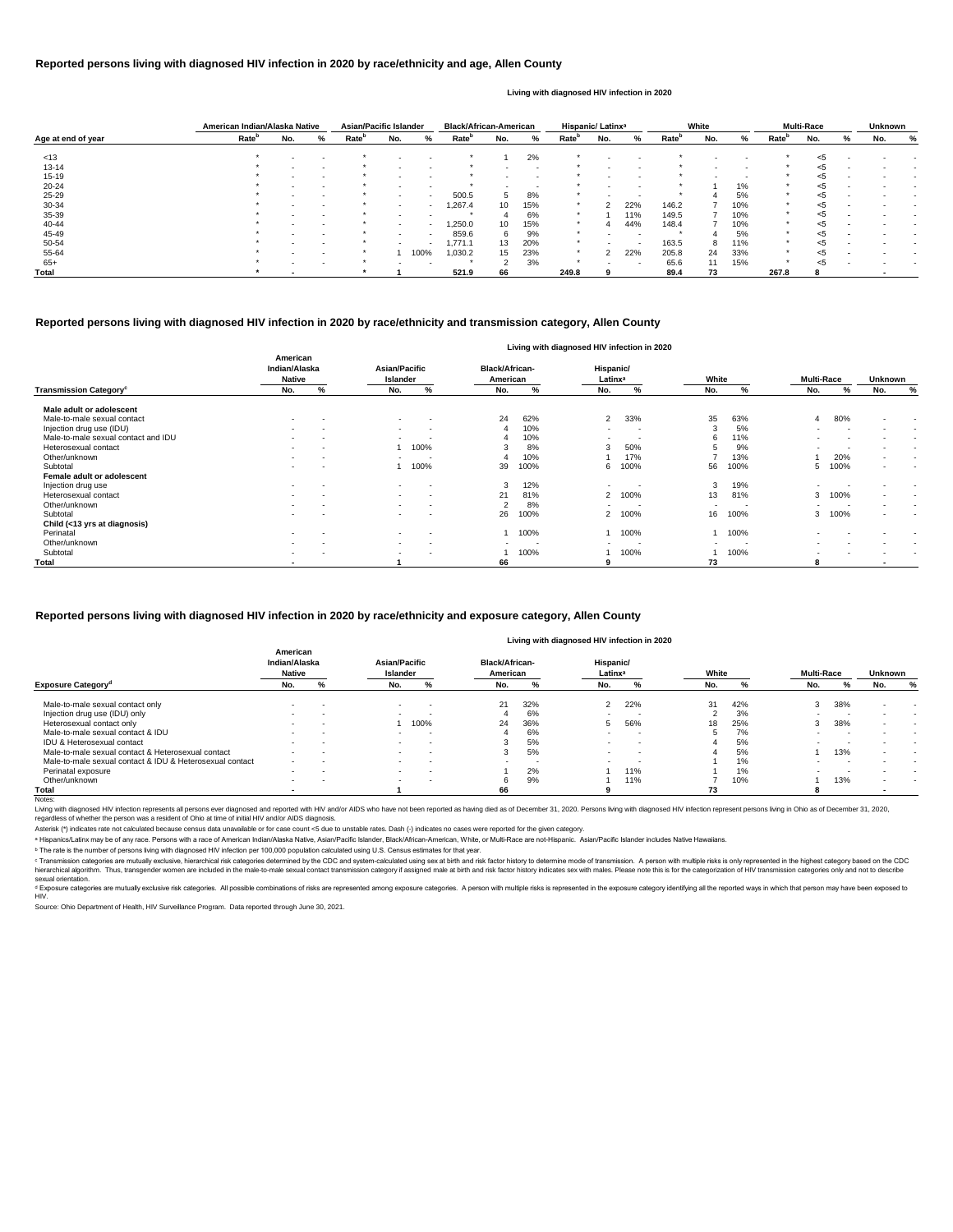# **Trends in reported persons living with diagnosed HIV infection by year of diagnosis and selected characteristics, Allen County, 2016-2020**

**Living with Diagnosed HIV Infection**

|                                              |                   | 2016                    |     |                   | 2017 |     |                   | 2018 |     |                   | 2019 |     |                   | 2020           |     |  |
|----------------------------------------------|-------------------|-------------------------|-----|-------------------|------|-----|-------------------|------|-----|-------------------|------|-----|-------------------|----------------|-----|--|
| Characteristic                               | Rate <sup>a</sup> | No.                     | %   | Rate <sup>a</sup> | No.  | %   | Rate <sup>a</sup> | No.  | %   | Rate <sup>a</sup> | No.  | %   | Rate <sup>a</sup> | No.            | %   |  |
| Sex at birth                                 |                   |                         |     |                   |      |     |                   |      |     |                   |      |     |                   |                |     |  |
| Males                                        | 204.2             | 107                     | 69% | 205.4             | 107  | 69% | 197.0             | 102  | 67% | 211.0             | 109  | 69% | 211.7             | 109            | 69% |  |
| Females                                      | 95.4              | 49                      | 31% | 93.9              | 48   | 31% | 100.2             | 51   | 33% | 94.7              | 48   | 31% | 95.0              | 48             | 31% |  |
| Age at end of year                           |                   |                         |     |                   |      |     |                   |      |     |                   |      |     |                   |                |     |  |
| < 13                                         | $\star$           |                         |     |                   |      |     |                   | 1    | 1%  |                   |      |     |                   | 1              | 1%  |  |
| $13 - 14$                                    |                   |                         |     |                   |      |     |                   |      |     |                   |      |     |                   |                |     |  |
| $15-19$                                      | $\star$           | 1                       | 1%  |                   |      |     |                   |      |     |                   |      |     |                   |                |     |  |
| 20-24                                        | 82.0              | 6                       | 4%  | 71.1              | 5    | 3%  | $\star$           | 3    | 2%  |                   | 2    | 1%  |                   | 1              | 1%  |  |
| 25-29                                        | 249.1             | 17                      | 11% | 215.4             | 15   | 10% | 172.8             | 12   | 8%  | 116.4             | 8    | 5%  | 135.2             | 9              | 6%  |  |
| 30-34                                        | 255.7             | 15                      | 10% | 314.5             | 18   | 12% | 280.6             | 16   | 10% | 254.3             | 15   | 10% | 332.8             | 20             | 13% |  |
| 35-39                                        | 336.9             | 21                      | 13% | 287.5             | 18   | 12% | 340.2             | 21   | 14% | 331.5             | 20   | 13% | 219.6             | 13             | 8%  |  |
| 40-44                                        | 209.8             | 12                      | 8%  | 279.3             | 16   | 10% | 258.0             | 15   | 10% | 371.8             | 22   | 14% | 387.1             | 23             | 15% |  |
| 45-49                                        | 314.0             | 19                      | 12% | 313.1             | 19   | 12% | 271.1             | 16   | 10% | 243.2             | 14   | 9%  | 208.4             | 12             | 8%  |  |
| 50-54                                        | 317.6             | 22                      | 14% | 271.8             | 18   | 12% | 284.0             | 18   | 12% | 280.6             | 17   | 11% | 355.8             | 21             | 13% |  |
| 55-64                                        | 245.9             | 35                      | 22% | 269.6             | 38   | 25% | 285.2             | 40   | 26% | 339.0             | 47   | 30% | 323.6             | 44             | 28% |  |
| $65+$                                        | 46.0              | 8                       | 5%  | 45.0              | 8    | 5%  | 60.7              | 11   | 7%  | 64.8              | 12   | 8%  | 68.9              | 13             | 8%  |  |
| Race/Ethnicity <sup>b</sup>                  |                   |                         |     |                   |      |     |                   |      |     |                   |      |     |                   |                |     |  |
| American Indian/Alaska Native                | $\star$           |                         |     |                   |      |     |                   |      |     |                   |      |     |                   |                |     |  |
| Asian/Pacific Islander                       | $\star$           | -1                      | 1%  |                   | -1   | 1%  | $\star$           | -1   | 1%  |                   | 1    | 1%  |                   | 1              | 1%  |  |
| Black/African-American                       | 462.8             | 59                      | 38% | 471.1             | 60   | 39% | 465.0             | 59   | 39% | 502.8             | 63   | 40% | 521.9             | 66             | 42% |  |
| Hispanic/Latinx                              | 358.3             | 11                      | 7%  | 376.1             | 12   | 8%  | 338.7             | 11   | 7%  | 292.4             | 10   | 6%  | 249.8             | 9              | 6%  |  |
| White                                        | 94.0              | 79                      | 51% | 92.3              | 77   | 50% | 90.5              | 75   | 49% | 92.1              | 76   | 48% | 89.4              | 73             | 46% |  |
| Multi-Race                                   | 218.0             | 6                       | 4%  | 176.3             | 5    | 3%  | 243.0             | 7    | 5%  | 241.3             | 7    | 4%  | 267.8             | 8              | 5%  |  |
| Unknown                                      | $\star$           |                         |     |                   |      |     |                   |      |     |                   |      |     |                   |                |     |  |
| Race/Ethnicity <sup>b</sup> and Sex at birth |                   |                         |     |                   |      |     |                   |      |     |                   |      |     |                   |                |     |  |
| American Indian/Alaska Native Males          |                   |                         |     |                   |      |     |                   |      |     |                   |      |     |                   |                |     |  |
| American Indian/Alaska Native Females        |                   |                         |     |                   |      |     |                   |      |     |                   |      |     |                   |                |     |  |
| Asian/Pacific Islander Males                 |                   | $\overline{1}$          | 1%  |                   | 1    | 1%  |                   | 1    | 1%  |                   | 1    | 1%  |                   | 1              | 1%  |  |
| Asian/Pacific Islander Females               |                   |                         |     |                   |      |     | $\star$           |      |     |                   |      |     |                   |                |     |  |
| <b>Black/African-American Males</b>          | 528.5             | 35                      | 22% | 541.4             | 36   | 23% | 468.8             | 31   | 20% | 534.2             | 35   | 22% | 604.7             | 40             | 25% |  |
| Black/African-American Females               | 391.8             | 24                      | 15% | 394.3             | 24   | 15% | 460.9             | 28   | 18% | 468.5             | 28   | 18% | 431.2             | 26             | 17% |  |
| Hispanic/Latino Males                        | 404.9             | $\overline{7}$          | 4%  | 449.7             | 8    | 5%  | 387.6             | 7    | 5%  | 367.6             | 7    | 4%  | 349.5             | $\overline{7}$ | 4%  |  |
| Hispanic/Latina Females                      | $\star$           | 4                       | 3%  |                   | 4    | 3%  | $\star$           | 4    | 3%  |                   | 3    | 2%  |                   | 2              | 1%  |  |
| <b>White Males</b>                           | 142.4             | 60                      | 38% | 141.3             | 59   | 38% | 142.3             | 59   | 39% | 147.9             | 61   | 39% | 137.2             | 56             | 36% |  |
| <b>White Females</b>                         | 45.3              | 19                      | 12% | 43.2              | 18   | 12% | 38.7              | 16   | 10% | 36.4              | 15   | 10% | 41.6              | 17             | 11% |  |
| Multi-Race Males                             | $\star$           | 4                       | 3%  |                   | 3    | 2%  | $\star$           | 4    | 3%  | 339.4             | 5    | 3%  | 326.4             | 5              | 3%  |  |
| Multi-Race Females                           | $\star$           | $\overline{\mathbf{c}}$ | 1%  | $\ast$            | 2    | 1%  | $\star$           | 3    | 2%  | $\ast$            | 2    | 1%  |                   | 3              | 2%  |  |
| Unknown                                      | $\star$           |                         |     |                   |      |     | $\star$           |      |     |                   |      |     |                   |                |     |  |
| <b>Total</b>                                 | 150.4             | 156                     |     | 150.2             | 155  |     | 149.0             | 153  |     | 153.4             | 157  |     | 154.0             | 157            |     |  |
| Notes:                                       |                   |                         |     |                   |      |     |                   |      |     |                   |      |     |                   |                |     |  |

Living with diagnosed HIV infection by year (2016-2020) represents all persons ever diagnosed and reported with HIV and/or AIDS who have not been reported as having died as of December 31 of the corresponding year. Persons living with diagnosed HIV infection represent persons living in Ohio as of December 31 of the corresponding year, regardless of whether the person was a resident of Ohio at time of initial HIV and/or AIDS diagnosis.

Asterisk (\*) indicates rate not calculated for case count <5 due to unstable rates. Dash (-) indicates no cases were reported for the given category.

<sup>a</sup> The rate is the number of persons living with diagnosed HIV infection per 100,000 population calculated using U.S. Census estimates for that year.

ᵇ Hispanics/Latinx may be of any race. Persons with a race of American Indian/Alaska Native, Asian/Pacific Islander, Black/African-American, White, or Multi-Race are not-Hispanic. Asian/Pacific Islander includes Native Hawaiians.